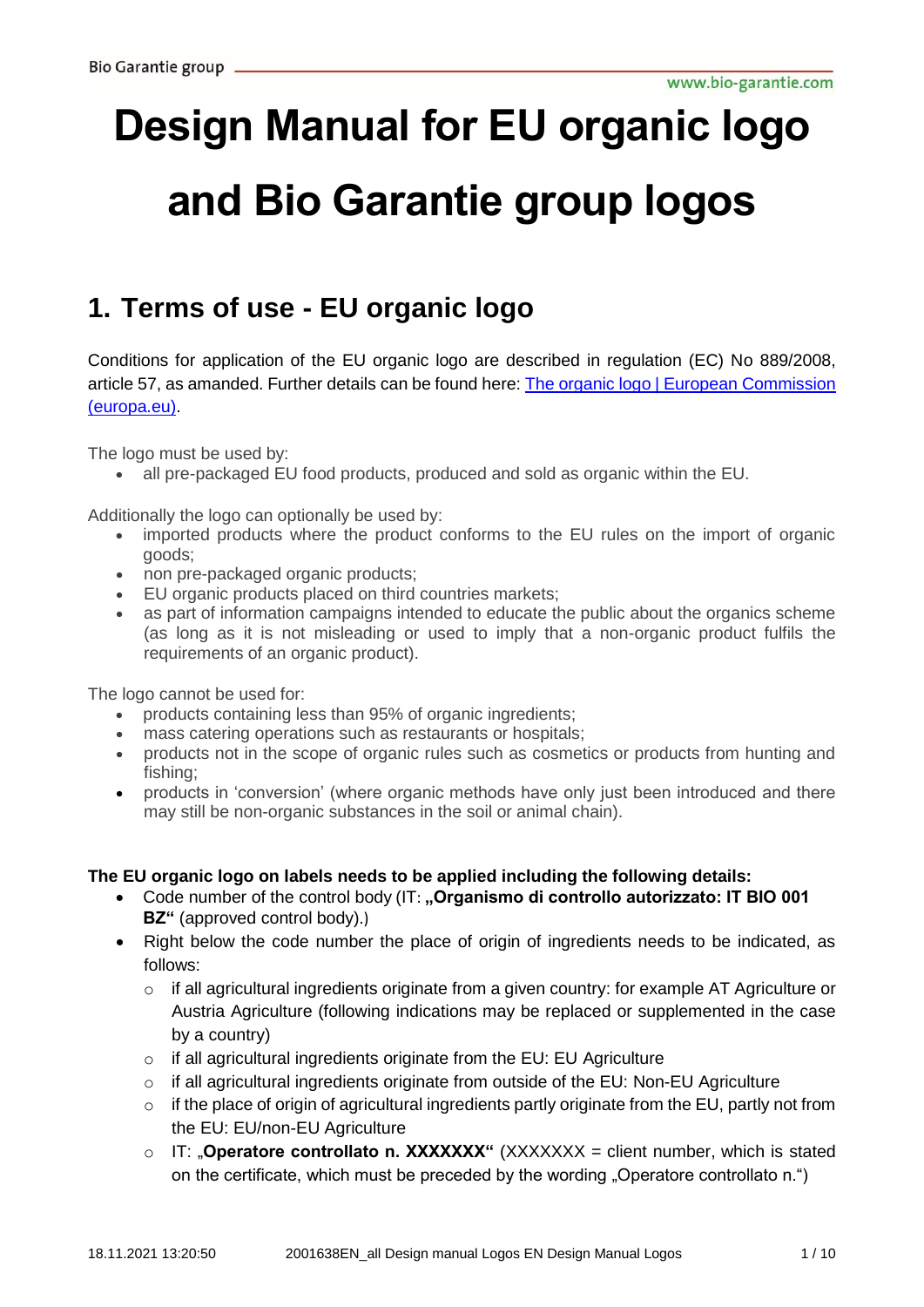It is not mandatory to indicate the EU or non-EU marking in case of small weighted ingredients (≤ 2% in weight percentage of the agricultural ingredients).

#### **Specifications regarding the application of the logo, according to regulation (EC) No 889/2008:**

EU organic logo needs to match with the sample.

- 1) Reference colour is Pantone 376 green according to the Pantone colour range, or green [50% cyan + 100% yellow] in case of fourcolor printing.
- 2) It is also possible to apply the EU organic logo in black and white according to the pattern below, but only in case it is not possible to use the coloured one.
- 3) In case the colour of the packaging or the label's background is dark, the symbol needs to be applied in a negative format, using the background colour of the packaging or the label.
- 4) In case the coloured logo is inserted into a coloured background and therefore it is hard to see, in order to enhance the contrast the symbol can be outlined.
- 5) In case the markings on the packaging are displayed black and white, the EU organic logo can also be applied the same way.
- 6) The EU organic logo, which can be downloaded from the EU Commission's homepage in two versions (with and without a white border) needs to be at least 9 mm high and 13,5 mm wide; the height-width ratio is 1:1,5 in each case. In case of very small packagings the allowed smallest height can be reduced exceptionally to 6 mm. Both of the EU organic logos provided have a ratio of 1: 1.5, with the white border also being measured.
- 7) The EU organic logo can be accompanied with graphical or text element, but only if these amendments do not change neither the style of the EU organic logo, nor any of the markings mentioned in article 58. In case the EU organic logo is applied alongside national or private logos, which are designed in a green shade different from the reference colour described in section 2. above, the EU organic logo may be created in a colour different from the reference colour. The EU organic logo needs to be used in accordance with the



Pantone 376 | C050:M000:Y100:K000



Permitted black and white







registration as a trademark referring to organic production at the Benelux Office for Intellectual Property, and complying with the rules of community and national trademark register.

#### **Marking of products with the EU organic logo not intended to be sold to final consumers:**

On other labels (e.g. on products not intended to be sold to final consumers, on big-bag sacks, labels of bulk products, collective packagings) displaying the EU organic logo is not compulsory, but the code number of the control body needs to be applied for these packagings as well.

It is also suggested to display the place of origin of the agricultural ingredients according to regulation (EC) No 834/2007, article 24, as amanded. If the EU organic logo is also applied to these packagings/labels, the code number of the control body and the place of origin of the agricultural ingredients also needs to be there along with it.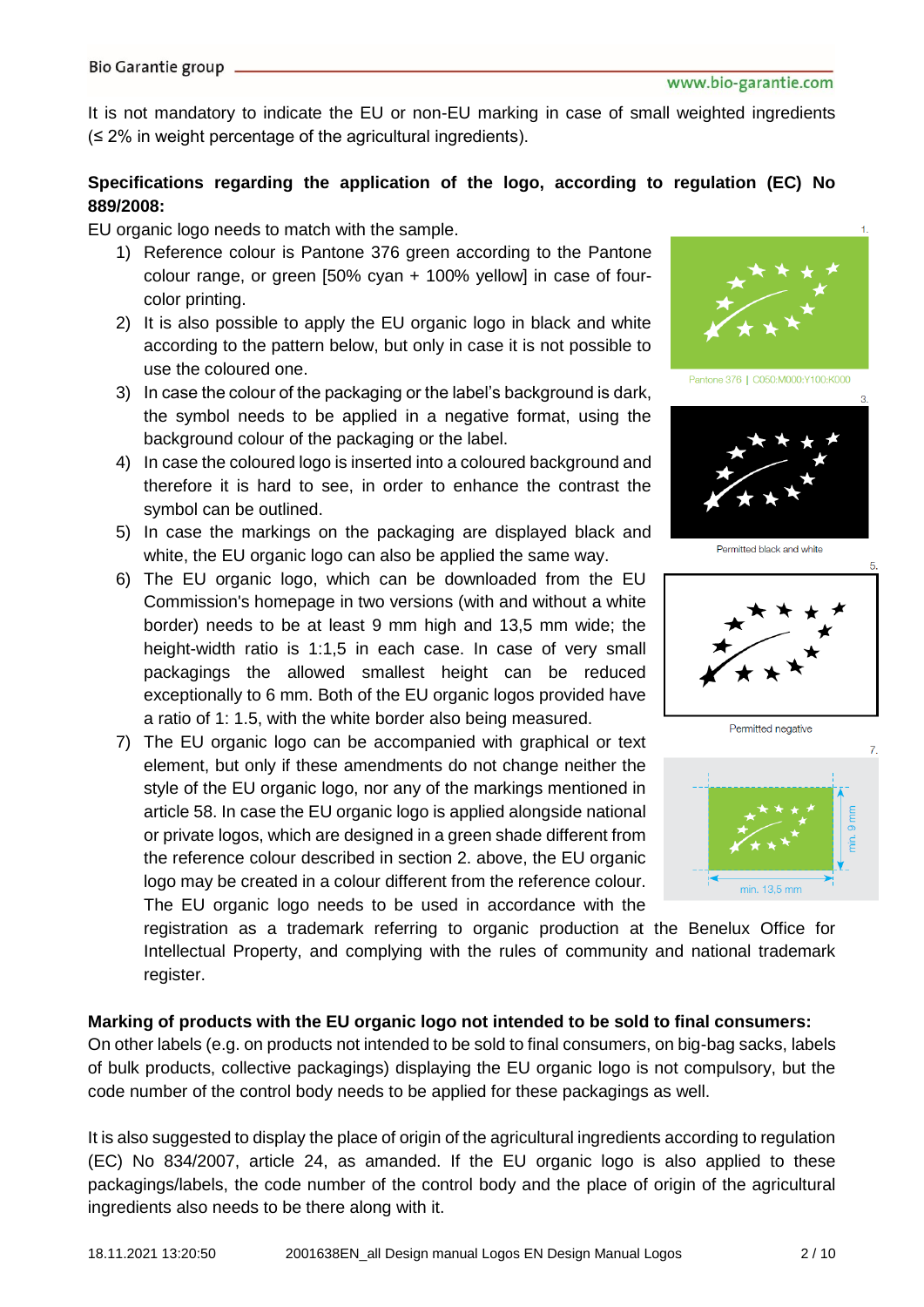# **2. Terms of use** - **Bio Garantie group logos**

### **2.1. Terms of use – the logo of Austria Bio Garantie GmbH (Austria)**

The Bio Garantie logo can be used by contractual partners for marking their products following a succesful certification, as well as for marketing purposes.

Code number of Austria Bio Garantie GmbH is **AT-BIO-301**.

#### **The logo may be used:**

- in case of organic products specified in regulation (EC) No 834/2007, article 23, paragraph (4) a), as amended.
- in case of organic products certified regarding national or private organic standards

Logos are owned by Austria Bio Garantie GmbH – as trademark owner –, and they are also available for public, as well as may be downloaded for free through the website [www.abg.at.](http://www.abg.at/)

Bio Garantie's logo is used by clients who conducted the last production and processing step on the given product.

In case of the labels of commercial products Bio Garantie's logo is only permitted to use if it is indicated that Austria Bio Garantie GmbH inspected the trade of the products. In case there are more companies applied to the label, it needs to be obvious which is the control body.

In case of displaying Bio Garantie´s logo on marketing materials, business documents, or on websites, the following text needs to be presented in the same field of view with the logo:

- For processing: "Our organic products are certified by Austria Bio Garantie GmbH."
- For commercial activity: "Distribution of organic products is certified by Austria Bio Garantie GmbH."



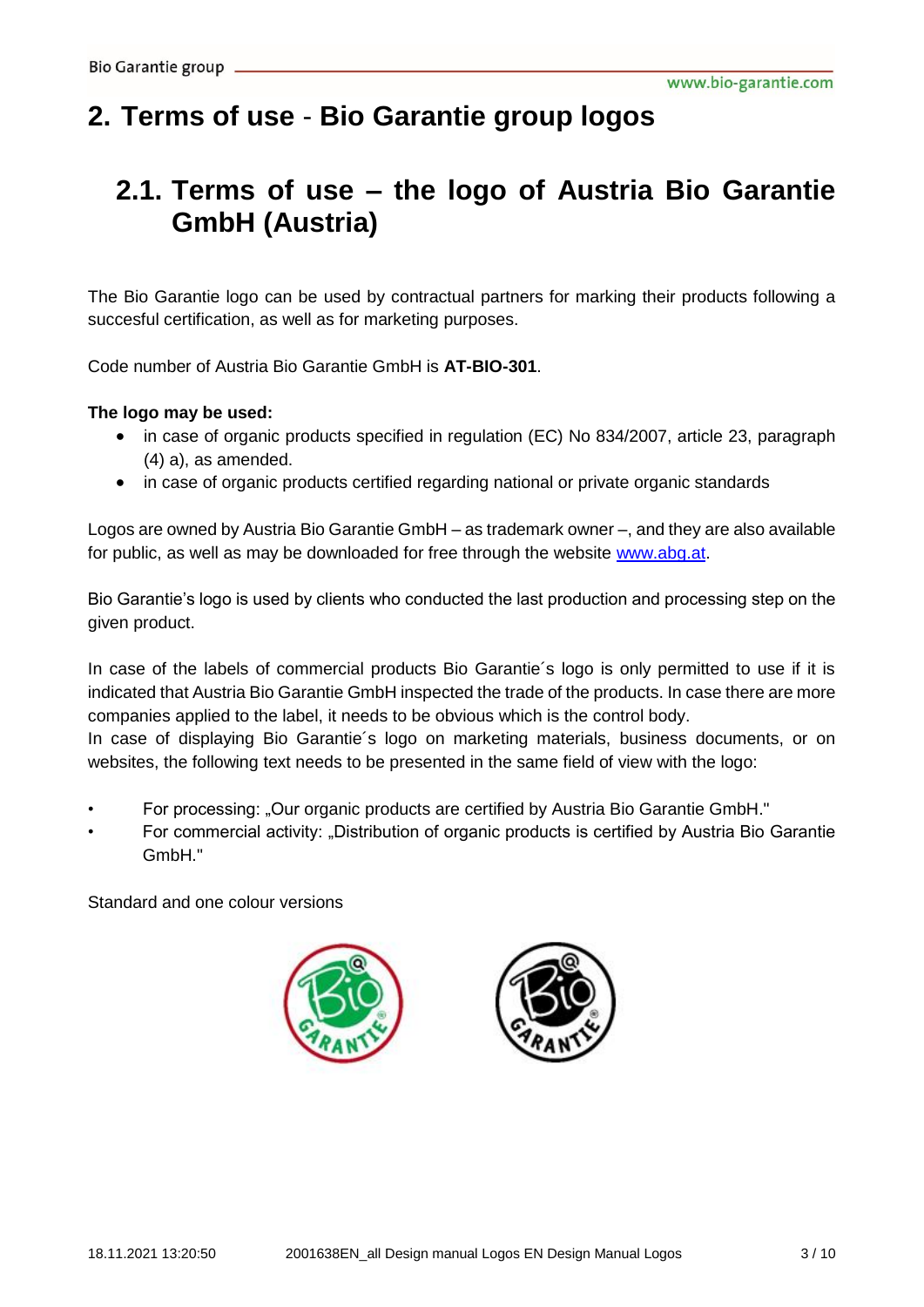# **2.2. Terms of use – the logo of Austria Bio Garantie – Landwirtschaft GmbH (Austria)**

The Bio Garantie logo can be used by contractual partners for marking their products following a succesful certification, as well as for marketing purposes.

Code number of Austria Bio Garantie – Landwirtschaft GmbH is **AT-BIO-302**.

#### **The logo may be used:**

- in case of organic products specified in regulation (EC) No 834/2007, article 23, paragraph (4) a), as amended.
- in case of organic products certified regarding national or private organic standards

Logos are owned by Austria Bio Garantie GmbH as trademark owner –, and they are also available for public, as well as may be downloaded for free through the website [www.abg.at.](http://www.abg.at/)

Bio Garantie's logo is used by clients who conducted the last production and processing step on the given product.

In case of the labels of commercial products Bio Garantie's logo is only permitted to use if it is indicated that Austria Bio Garantie – Landwirtschaft GmbH inspected the trade of the products. In case there are more companies applied to the label, it needs to be obvious which is the control body. In case of displaying Bio Garantie's logo on marketing materials, business documents, or on websites, the following text needs to be presented in the same field of view with the logo:

- For processing: "Our organic products are certified by Austria Bio Garantie Landwirtschaft GmbH."
- For commercial activity: "Distribution of organic products is certified by Austria Bio Garantie – Landwirtschaft GmbH."
- Indication of certification in case of agricultural farms producing their own product: "Our organic agricultural farm is certified by Austria Bio Garantie – Landwirtschaft GmbH."



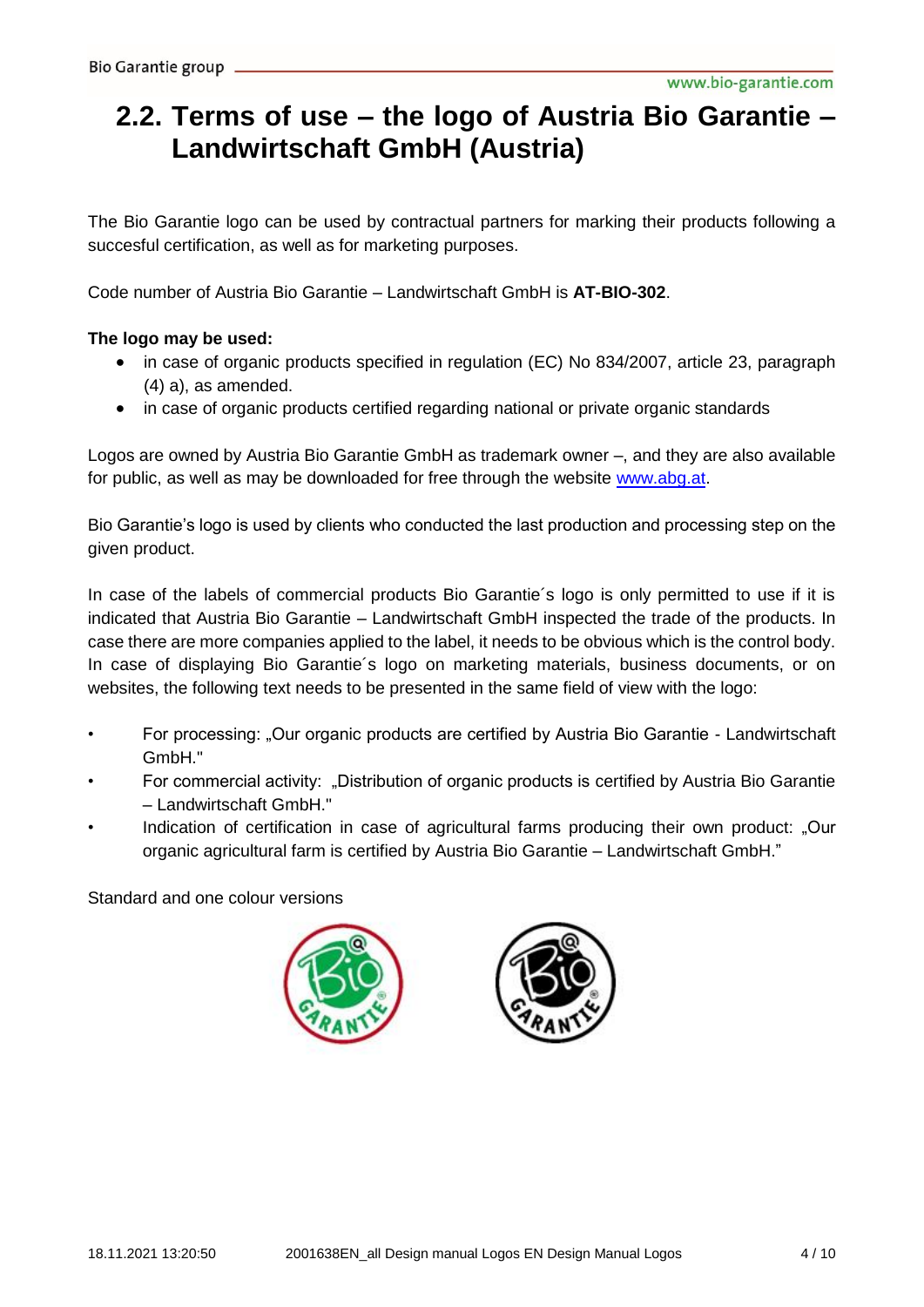### **2.3. Terms of use - the logo of Bio Garancia Kft. (Hungaria)**

The Bio Garancia logo can be used by contractual partners for marking their products following a succesful certification, as well as for marketing purposes.

Code number of Bio Garancia Kft. is **HU-ÖKO-02.**

#### **The logo may be used:**

- in case of organic products specified in regulation (EC) No 834/2007, article 23, paragraph (4) a), as amended.
- in case of organic products certified regarding national or private organic standards.

Logos are owned by Bio Garancia Kft. – as trademark owner –, and they are also available for public, as well as may be downloaded for free through the website [www.bio-garancia.hu.](http://www.bio-garancia.hu/)

Bio Garancia's logo is used by clients who conducted the last production and processing step on the given product.

In case of the labels of commercial products Bio Garancia's logo is only permitted to use if it is indicated that Bio Garancia Kft. inspected the trade of the products.

In case there are more companies applied to the label, it needs to be obvious which is the control body.

In case of displaying Bio Garancia's logo on marketing materials, business documents, or on websites, the following text needs to be presented in the same field of view with the logo:

- For processing: "Our organic products are certified by Bio Garancia Kft."
- For commercial activity: "Distribution of organic products is certified by Bio Garancia Kft."
- Indication of certification in case of agricultural farms producing their own product: "Our organic agricultural farm is certified by Bio Garancia Kft."

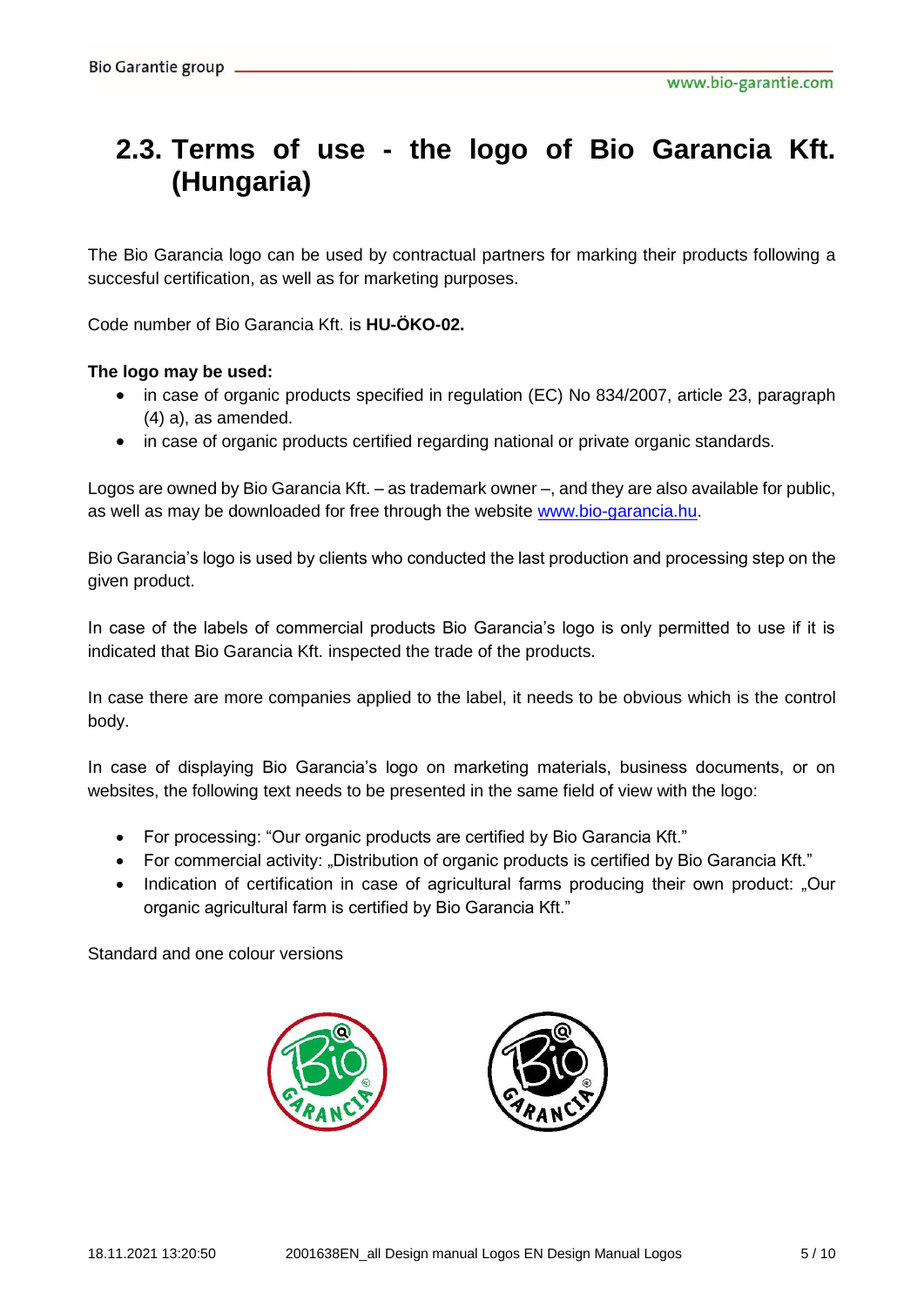# **2.4. Terms of use - the logo of Bio Garantie GmbH (Italy)**

The Bio Garantie logo can be used by contractual partners for marking their products following a succesful certification, as well as for marketing purposes.

Code number of Bio Garantie GmbH is **IT BIO 001 BZ.**

#### **The logo may be used:**

- in case of organic products specified in regulation (EC) No 834/2007, article 23, paragraph (4) a), as amended.
- in case of organic products certified regarding national or private organic standards

Logos are owned by Bio Garantie GmbH – as trademark owner – and they are also available for public, as well as may be downloaded for free through the website [www.bio-garantie.it](http://www.bio-garantie.it/).

Bio Garantie's logo is used by clients who conducted the last production and processing step on the given product.

In case of the labels of commercial products Bio Garantie´s logo is only permitted to use if it is indicated that Bio Garantie GmbH inspected the trade of the products. In case there are more companies applied to the label, it needs to be obvious which is the control body.

In case of displaying Bio Garantie's logo on marketing materials, business documents, or on websites, the following text needs to be presented in the same field of view with the logo:

- For processing: "Our organic products are certified by Bio Garantie GmbH."
- For commercial activity: "Distribution of organic products is certified by Bio Garantie GmbH."
- Indication of certification in case of agricultural farms producing their own product: "Our organic agricultural farm is certified by Bio Garantie GmbH."

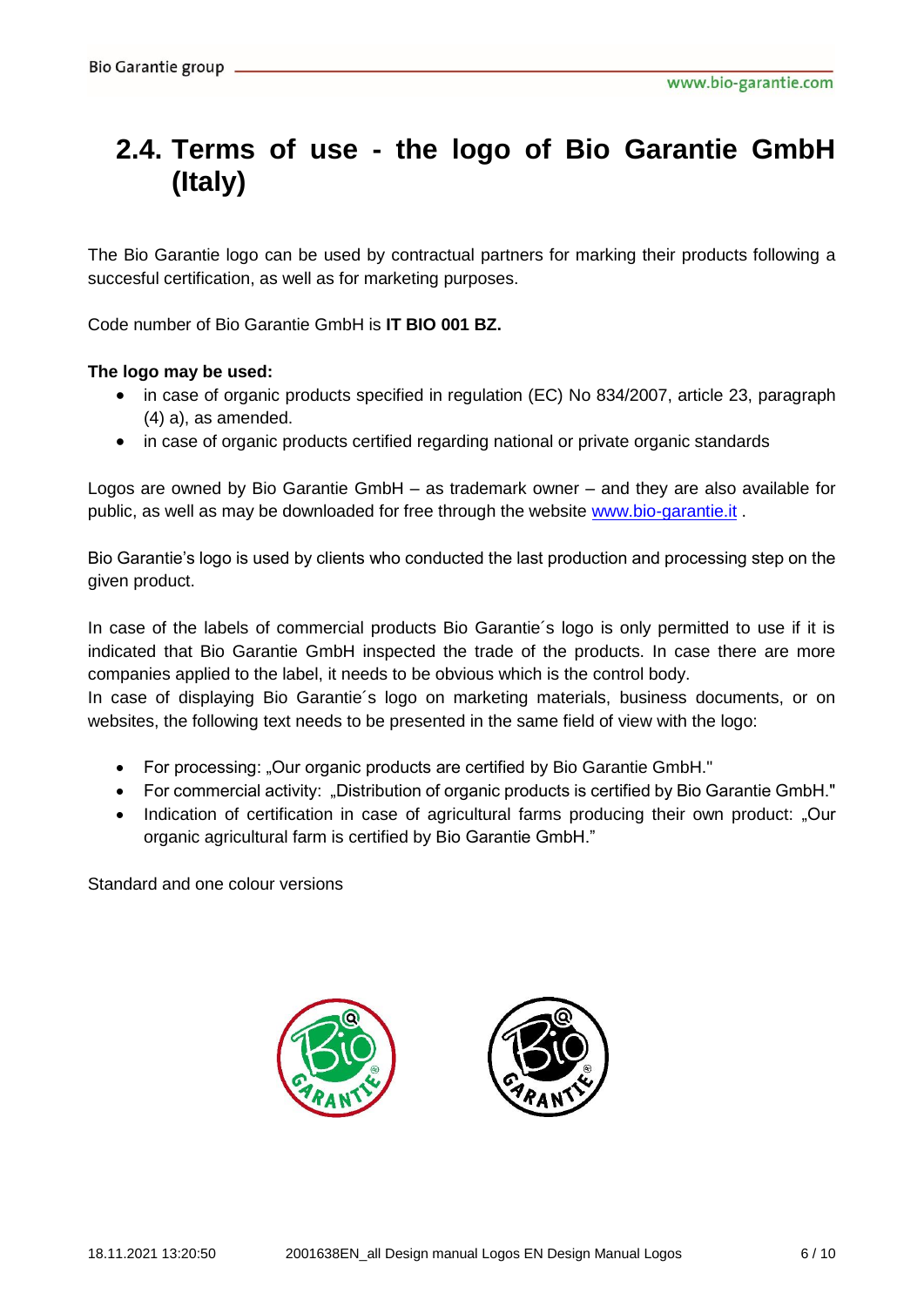### **2.5. Terms of use – the logo of Austria Bio Garantie d.o.o. (Croatia)**

The Bio Garantie logo can be used by contractual partners for marking their products following a succesful certification, as well as for marketing purposes.

Code number of Austria Bio Garantie d.o.o. is **HR-EKO-07**.

#### **The logo may be used:**

- in case of organic products specified in regulation (EC) No 834/2007, article 23, paragraph (4) a), as amended.
- in case of organic products certified regarding national or private organic standards

Logos are owned by Austria Bio Garantie d.o.o.– as trademark owner –, and they are also available for public, as well as may be downloaded for free through the website [www.bio-garantie.hr.](http://www.bio-garantie.hr/)

Bio Garantie's logo is used by clients who conducted the last production and processing step on the given product.

In case of the labels of commercial products Bio Garantie's logo is only permitted to use if it is indicated that Austria Bio Garantie d.o.o. inspected the trade of the products. In case there are more companies applied to the label, it needs to be obvious which is the control body.

In case of displaying Bio Garantie's logo on marketing materials, business documents, or on websites, the following text needs to be presented in the same field of view with the logo:

- For processing: "Our organic products are certified by Austria Bio Garantie d.o.o."
- For commercial activity: "Distribution of organic products is certified by Austria Bio Garantie d.o.o."
- Indication of certification in case of agricultural farms producing their own product: "Our organic agricultural farm is certified by Austia Bio Garantie d.o.o."



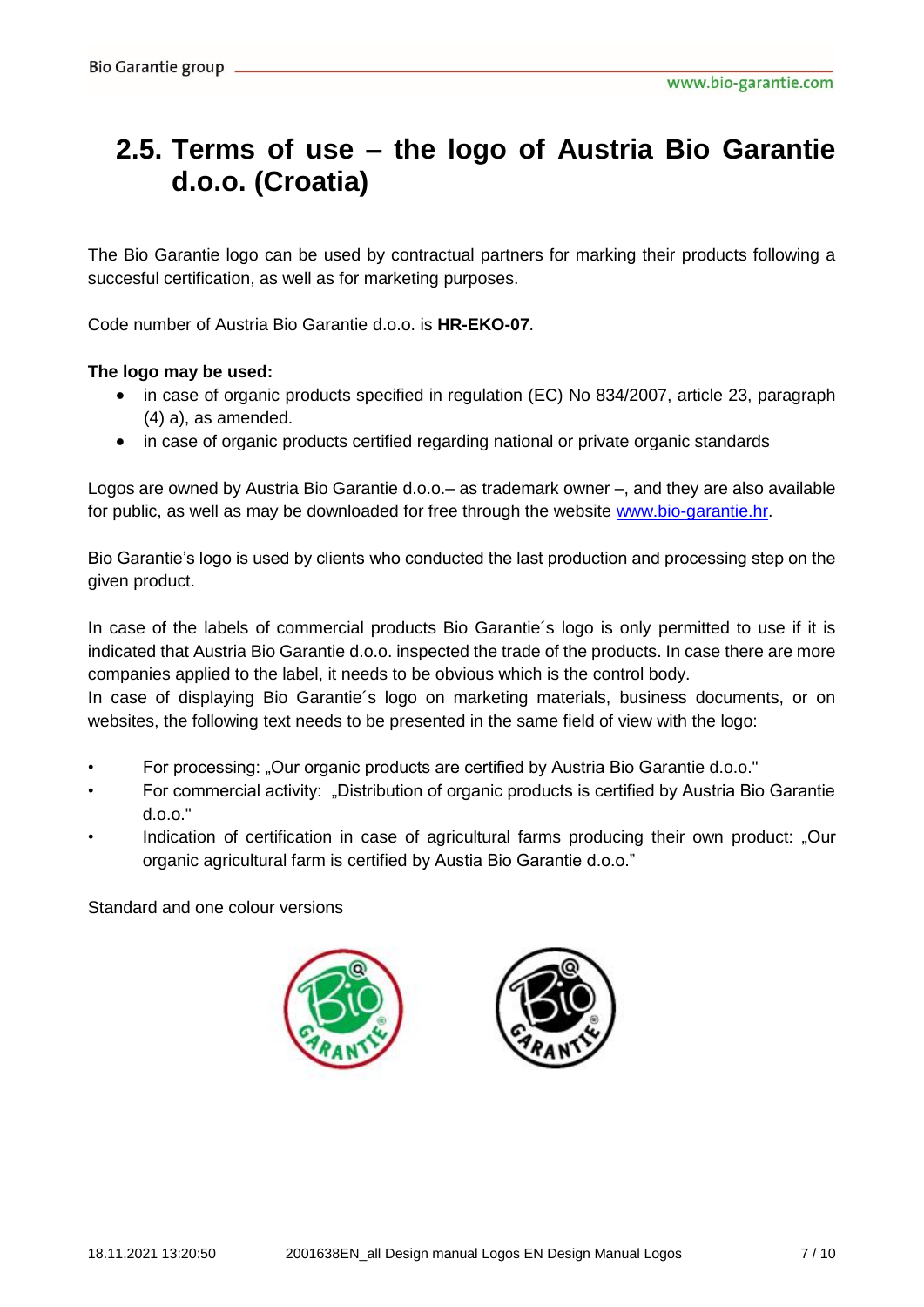### **2.6. Terms of use – Austria Bio Garantie GmbH Enzersfeld Sucursala Bucuresti (Romania)**

The Bio Garantie logo can be used by contractual partners for marking their products following a succesful certification, as well as for marketing purposes.

Code number of Austria Bio Garantie Romania is **RO-ECO-018**.

#### **The logo may be used:**

- in case of organic products specified in regulation (EC) No 834/2007, article 23, paragraph (4) a), as amended.
- in case of organic products certified regarding national or private organic standards.

Logos are owned by Austria Bio Garantie Romania – as trademark owner –, and they are also available for public, as well as may be downloaded for free through the websit[e www.bio-garantie.ro.](http://www.bio-garantie.ro/)

Bio Garantie´s logo is used by clients who conducted the last production and processing step on the given product.

In case of the labels of commercial products Bio Garantie´s logo is only permitted to use if it is indicated that Austria Bio Garantie Romania inspected the trade of the products. In case there are more companies applied to the label, it needs to be obvious which is the control body. In case of displaying Bio Garantie's logo on marketing materials, business documents, or on websites, the following text needs to be presented in the same field of view with the logo:

- For processing:
	- "Our organic products are certified by Austria Bio Garantie Romania"
- For commercial activity:
- "Distribution of organic products is certified by Austria Bio Garantie Romania"
- Indication of certification in case of agricultural farms producing their own product: "Our organic agricultural farm is certified by Austria Bio Garantie Romania"



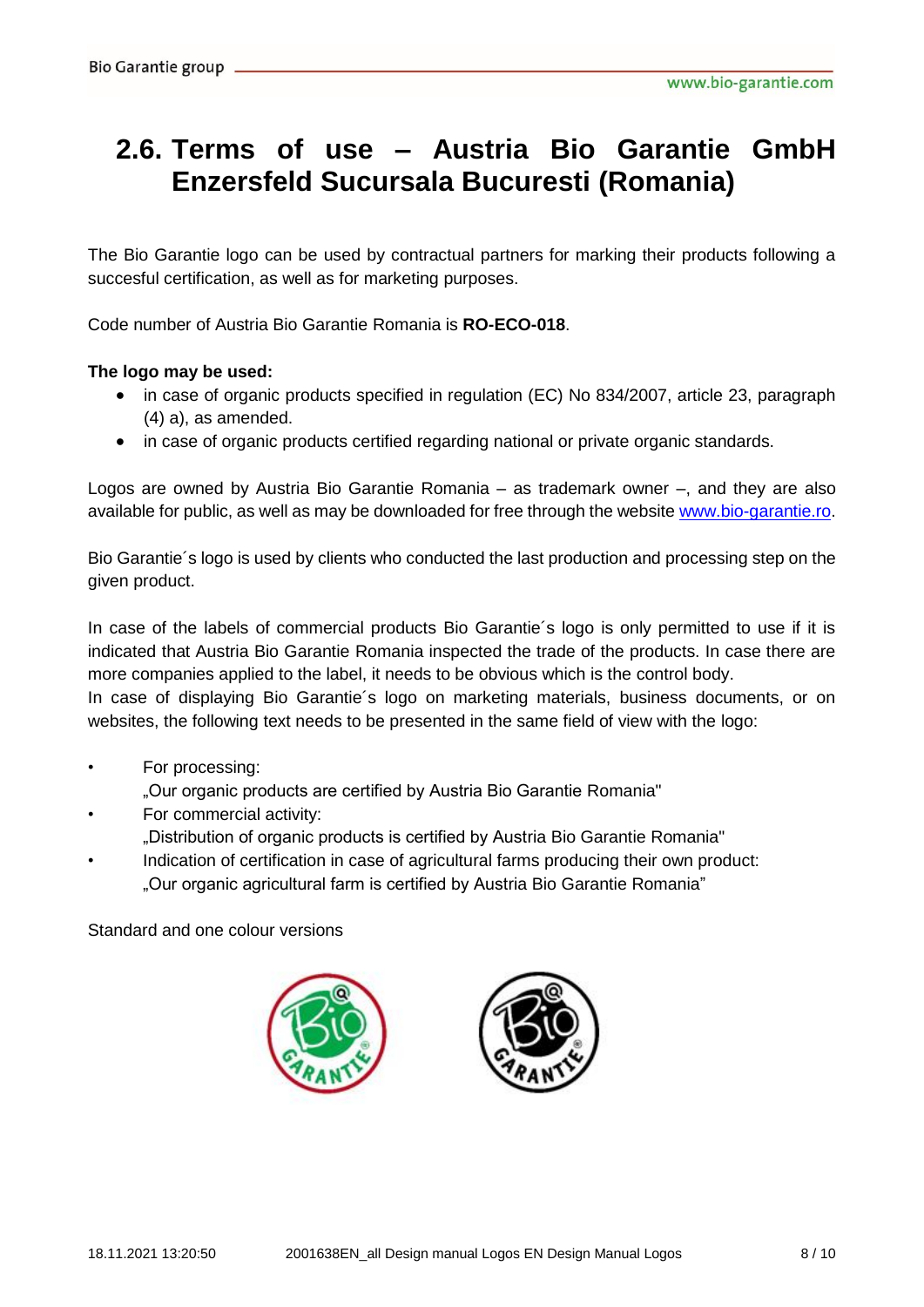# **3. Terms of use - Combined logo**

In case the clients are entitled to the use of the EU organic logo and logo of the Bio Garantie group on their products according to the conditions above, they may also choose from any of our patterns for the combined logo.

The combined logo is available for download free of charge on each website of the company.

#### **Examples for the combined logo:**



The combined logo can be used either in upright or landscape format, and it needs to correspond with the pattern. On the downloadable combined logos with an empty field, the place of origin needs to be indicated.

#### **Size and colour of the combined logo:**

The minimum size of the combined logo is 18.5 x 31 mm or 31 x 18.5 mm.

#### **Example landscape and upright format:**